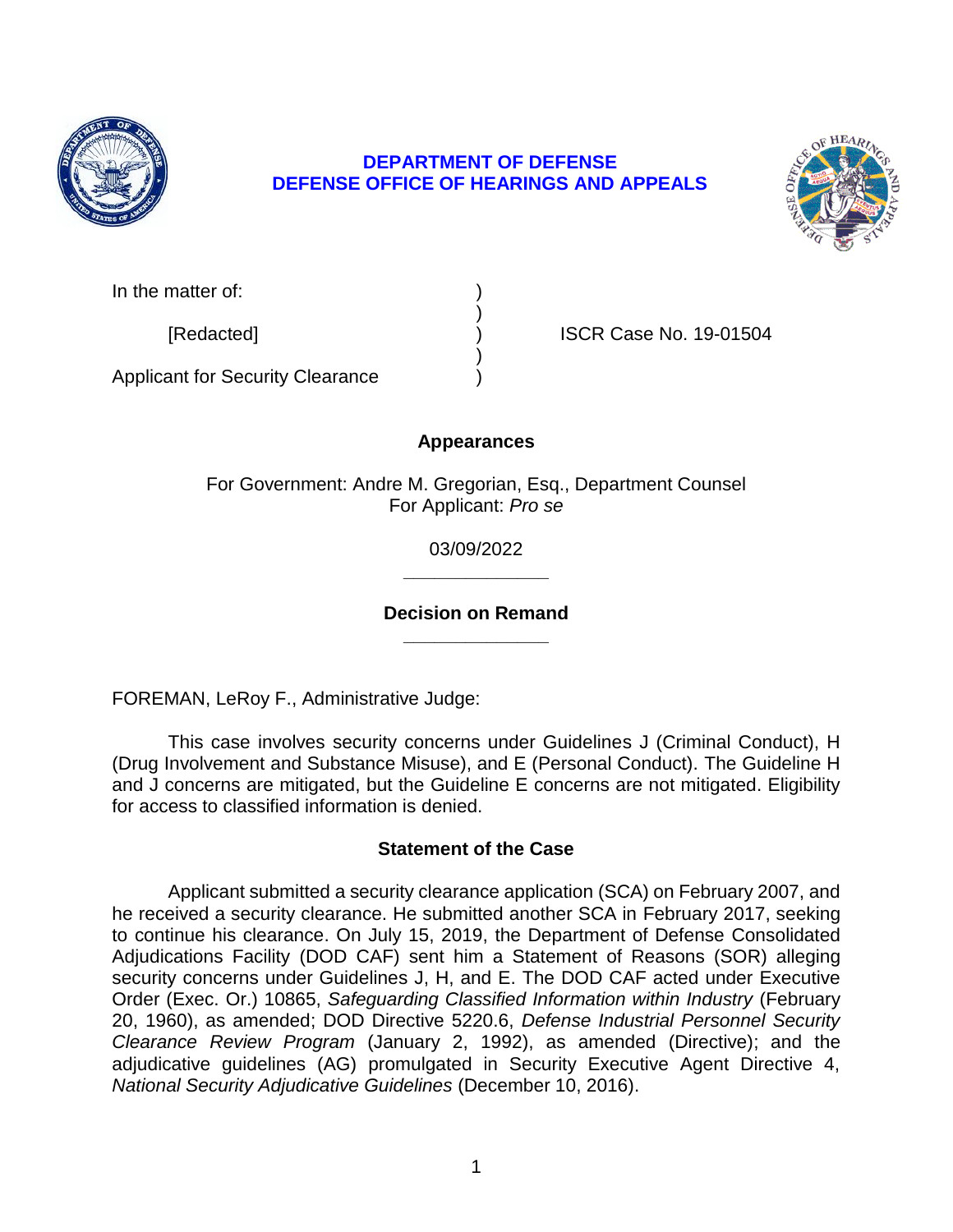the written record without a hearing. On January 30, 2020, Department Counsel requested a hearing. Department Counsel was ready to proceed on February 20, 2020, and the case was assigned to me on March 12, 2020. On the same day, the Defense Office of Hearings and Appeals (DOHA) notified Applicant that the hearing was scheduled for March 31, 2020. The hearing was cancelled on March 17, 2020, because of the Applicant answered the SOR on November 4, 2019, and requested a decision on COVID-19 pandemic.

 On April 7, 2021, I notified Applicant by email that his hearing was tentatively rescheduled for April 29, 2021, by video teleconference. He telephonically requested a later date, and the hearing was rescheduled for May 12, 2021, by video teleconference. I convened the hearing as rescheduled. Government Exhibits (GX) 1 through 13 were admitted in evidence without objection. Applicant testified but did not present the testimony of any other witnesses or submit any documentary evidence. DOHA received the transcript (Tr.) on May 26, 2021.

 I kept the record open until May 21, 2021, to enable Applicant to submit documentary evidence. I issued my decision on June 10, 2021, in which I concluded that he had not submitted any documentary evidence. Applicant appealed my adverse decision, contending that he had submitted evidence on May 20, 2021, that I had not considered. The Appeal Board remanded the case and directed me to reopen the record and provide Applicant an opportunity to submit additional evidence.

 In accordance with the Appeal Board mandate, I reopened the record. I reviewed all email sent to me on May 20, 2021, and a found an email transmitting the evidence that Applicant had sent. (Hearing Exhibit (HX) I.) The email had been overlooked because the sender of the email was identified by a series of letters and numbers bearing no resemblance to Applicant's name. Applicant's email was discovered by opening all emails with attachments that had been received on May 20, 2021. I admitted his documentary evidence as Applicant's Exhibits (AX) A through F.

 On September 25, 2021, I notified Applicant by email that I would consider the additional evidence that he had submitted on May 20, 2021, and I gave him until October 1, 2021, to submit any additional materials that he wanted me to consider. In order to make sure that Applicant received my email, I sent it by replying to Applicant's May 20, 2021 email that he used to submit his additional evidence. (HX II.) I did not receive any additional evidence beyond AX A through F. I issued my decision on remand on October 14, 2021.

 On November 5, 2021, I received a letter and a fax from Applicant submitting additional evidence. I informed him that I had issued my decision on October 14, 2021, and I no longer had jurisdiction over the case. I suggest that if he wished to submit additional matters, he should send them to the Appeal Board. (HX III.)

 Before the Appeal Board, Applicant contended that he did not receive the email of September 25, 2021; that he was unaware of the opportunity to submit additional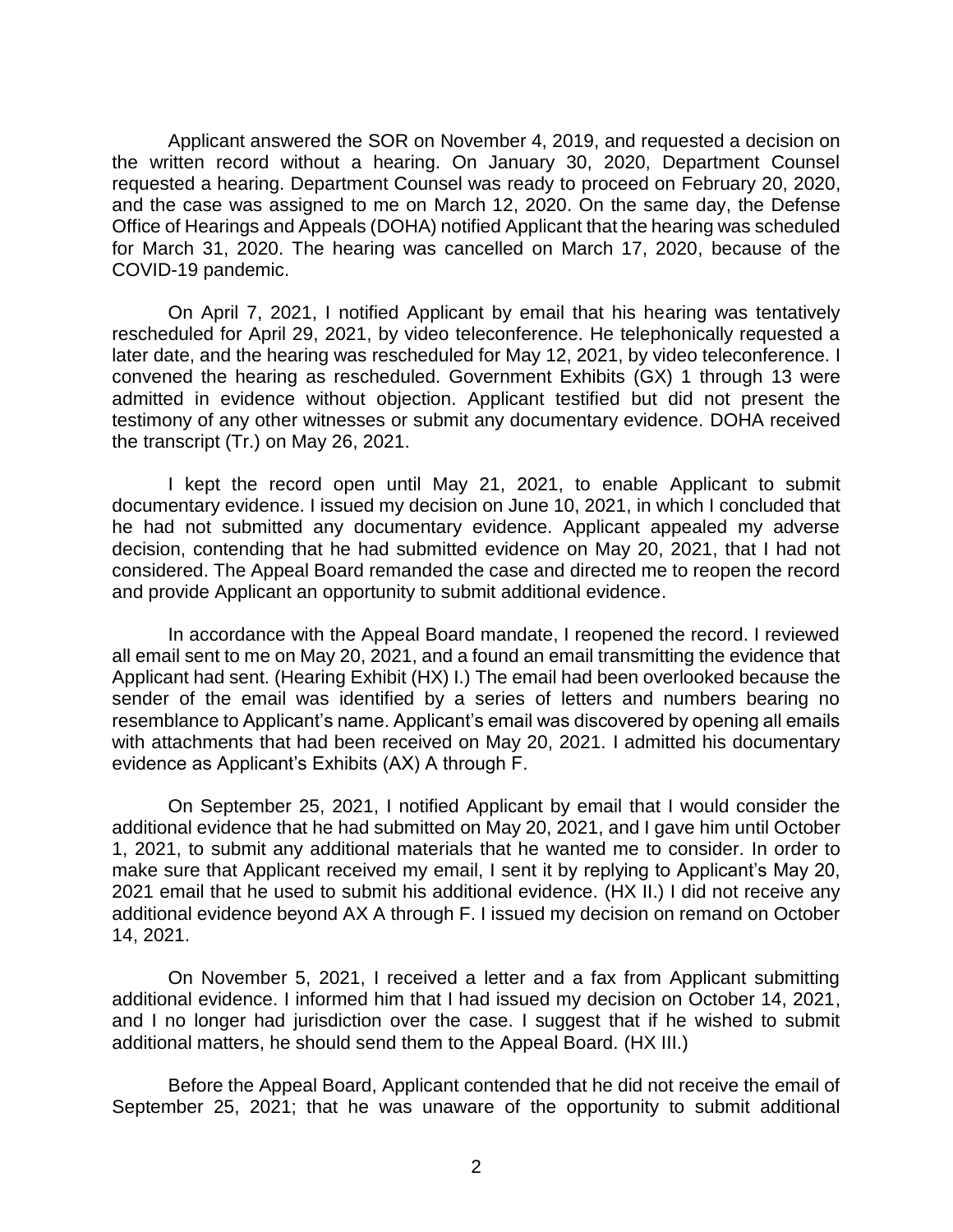evidence, and that I did not consider all the evidence submitted on May 20, 2021. In his appeal, he submitted letters from his mother, cohabitant, and a friend, attesting to his good character; a photograph of his 15-year clock; a photograph of a montage of his 15 year memorabilia; two pages from his response to interrogatories; a certificate of completion of an anger-management course; a document reflecting completion of an alcohol-safety program; and a certificate of his child's dedication ceremony. (HX IV.) The Appeal Board remanded the case again and directed me to reopen the record and provide Applicant an opportunity to submit additional evidence.

 On January 28, 2022, I notified Applicant by certified mail that I had opened the record to consider all the items that he had submitted. I also afforded him the opportunity to submit any additional documents for my consideration. (HX V.)

On February 8, 2022, Applicant submitted the following documents:

- Three documents attesting to his good character: (1) a statement from a friend (previously admitted as AX A); (2) a statement from his mother (previously admitted as AX B), and (3) a statement from his cohabitant (marked and admitted as AX H;
- A photograph of his daughter's dedication certificate (previously admitted as AX  $F$ :
- A photograph of a 15-year tenure clock (previously admitted as AX D);
- A photograph of 15-year memorabilia (previously admitted as  $AX E.$ );
- Two pages from the summary of a personal subject interview conducted on September 27, 2018, in which he stated that he last used marijuana at age 24, bearing his notarized signature (previously admitted as GX 3 at 4; marked and admitted as AX I);
- A certificate of completion of a 12-session anger-management program (marked and admitted as AX J); and
- A certificate of completion of an Alcohol Safety Action Program, including 8 weeks of alcohol education, 16 weeks of group outpatient substance abuse treatment, and completion of an interlock requirement (marked and admitted as AX K).

 I admitted Applicant's additional evidence as AX G through K and reconsidered my decision in accordance with the Appeal Board's remand.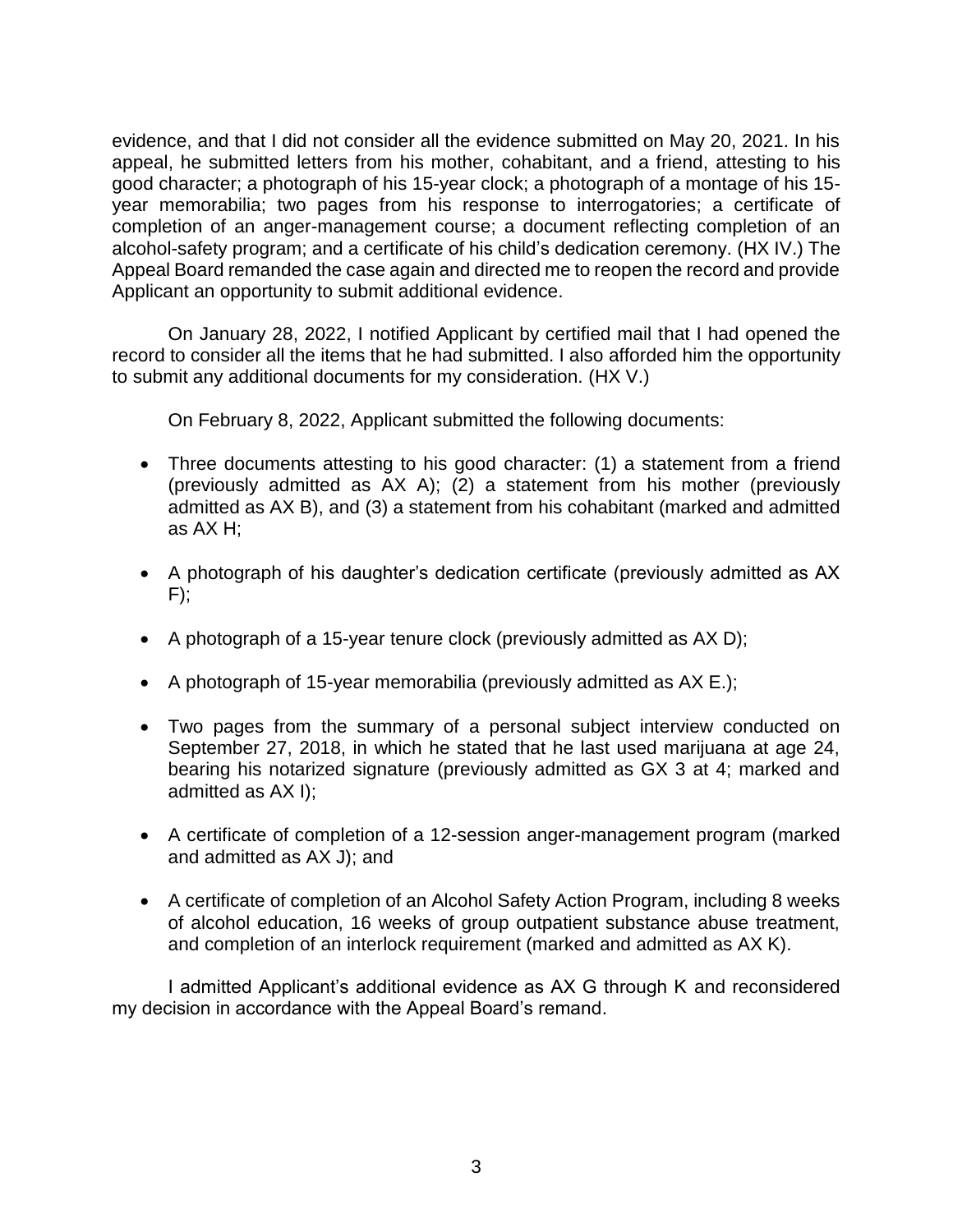### **Findings of Fact**

 In Applicant's answer to the SOR, he admitted the allegations in SOR ¶¶ 1.a-1.f, alleging multiple arrests for various offenses between April 2008 and November 2018. He denied the allegation in SOR ¶ 2.a, alleging purchase and use of marijuana with varying frequency from 2001 to about 2013 or 2014. He admitted the allegations in SOR ¶¶ 3.a and 3.b, alleging that he falsified his SCAs in February 2007 and February 2017 by deliberate failure to disclose his drug involvement. His admissions in his answer and at the hearing are incorporated in my findings of fact.

 Applicant is a 33-year-old vehicle refueler employed by a defense contractor since he has lived with a cohabitant since October 2016. He and his cohabitant have a daughter October 2005. He received a security clearance in May 2007. He has never married, but who was born on December 17, 2019. (Tr. 19; AX F.)

 Applicant testified that he began using marijuana in occasional social settings in 2001, when he was 14 years old, and he used it until about 2013 or 2014. He testified that he stopped using it because his employer started random drug testing, and he realized that it could jeopardize his job. (Tr. 23.)

In Applicant's first SCA in February 2007, he answered "No" to the question whether he had used a drug or controlled substance within the past seven years. (GX 1 at 23.) During a personal subject interview in September 2018, he told an investigator that he last used marijuana at age 24. (GX 3 at 4.*)* At the hearing, he testified that he could not remember why he did not disclose his marijuana use in his 2007 SCA. (Tr. 27- 28.) He also testified that there was no reason why he continued to use marijuana until 2014, except stupidity. (Tr. 30.)

 Applicant was arrested in April 2008 and charged with brandishing a firearm. His arrest occurred after he was involved in a bar fight, and one of the participants told police that he had brandished a firearm. The police stopped him as he drove away from the scene of the fight. He testified that he has never owned a firearm. The police searched the vehicle and did not find a firearm. He appeared in court and was found not guilty because the police were unable to find a firearm. (GX 4 at 3; Tr. 34-35.)

 Applicant was arrested in February 2009 and charged with possession of marijuana. After the police stopped him for speeding, they found marijuana in the center console of his car. He appeared in court and adjudication was deferred. He was placed on probation for one year, required to attend drug-education classes, and was subjected to random urinalysis. He successfully completed his probation and the charges were dismissed. (GX 4 at 3; GX 5.)

 In November 2010, Applicant was arrested and charged with possession of marijuana and having defective equipment on his car. After Applicant completed a period of probation and drug classes, the prosecutor filed a *nolle prosequi.* (GX 12.) Applicant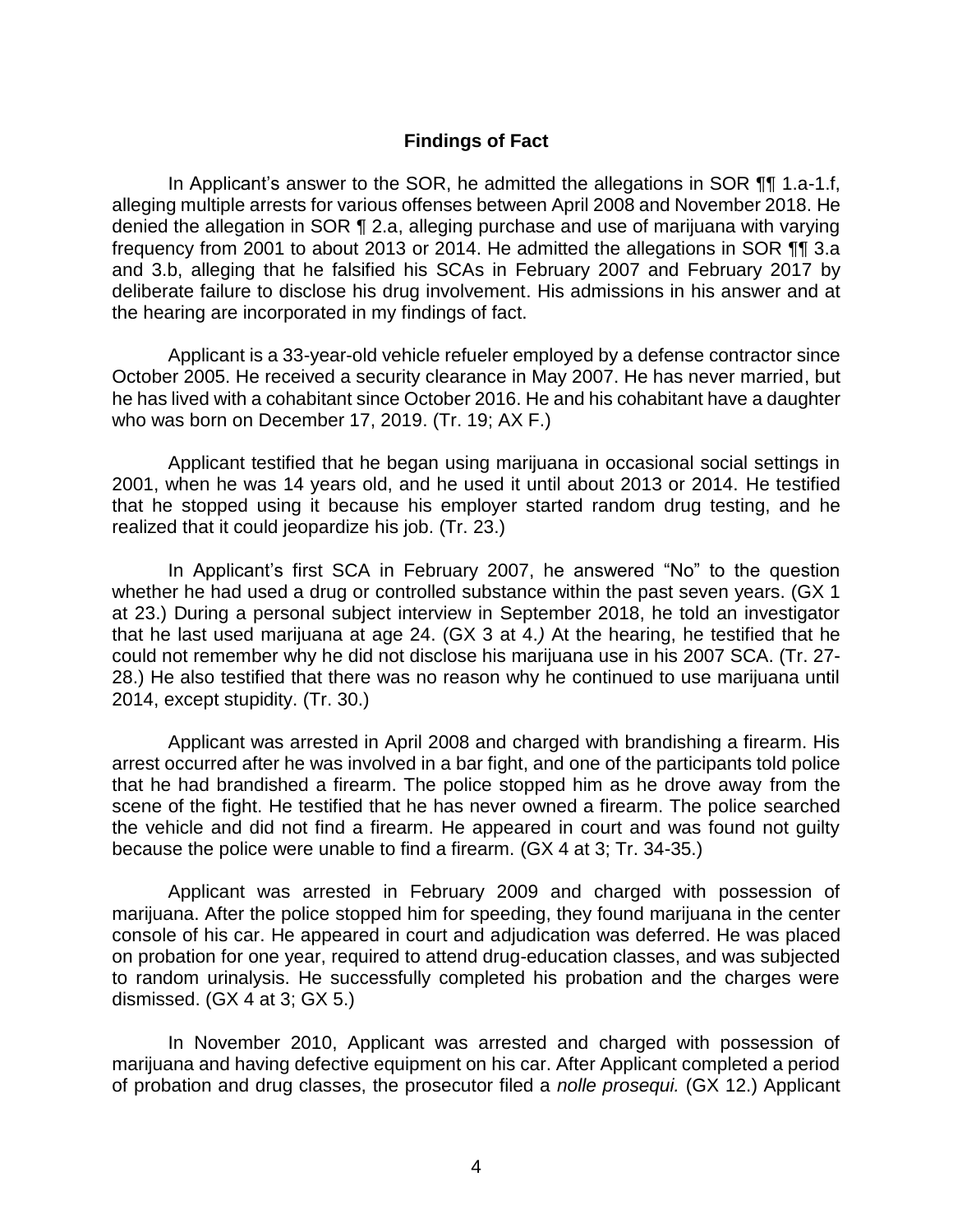did not disclose his drug-related arrests to his employer. He testified that he was unaware of any requirement to disclose arrests to his employer. (Tr. 39.)

 In January 2011, Applicant was charged with reckless driving, having an open container of alcohol in his car, and possession of marijuana. Applicant was with his cousin, and he told the police that the marijuana was his, because he did not want his cousin to get in trouble. (Tr. 44-45.) Applicant was convicted of the open-container offense and reckless driving, but the marijuana charge was dismissed. (GX 13.)

In November 2013, Applicant was arrested for maliciously causing bodily injury to his cohabitant. He testified that his cohabitant was driving home after they had been drinking at a bar, they began arguing, his cohabitant began swerving, and he grabbed the steering wheel to keep the car from striking a guardrail. The police officer who noticed the swerving stopped them, noticed a cut on the cohabitant's forehead, and concluded that Applicant had hit her in the face. Applicant spent a week in jail after his arrest. (Tr. 53- 55.) The charge was later reduced to assault and battery. In February 2014, the court found "facts sufficient to find guilt," but deferred adjudication for one year. The charge was dismissed in February 2015. (GX 7.)

 Applicant submitted his second SCA in February 2017. He answered "No" to a question whether, during the last seven years, he had illegally used any drugs or controlled substances. He also answered "No" to a question whether he had ever used or otherwise been involved with a drug or controlled substance while possessing a security clearance. (GX 2 at 26.)

 Applicant did not disclose the February 2009 arrest, the November 2010 arrest, or the January 2011 arrest in his February 2017 SCA. He testified that he did not disclose his January 2011 arrest because he was told that his arrest record would be expunged. (Tr. 31.)

 When Applicant was interviewed by a security investigator in September 2018, he told the investigator that he had never been charged with an offense related to alcohol or drugs. He did not disclose his drug involvement until the investigator confronted him with evidence of his arrest record, which included drug offenses. He then disclosed his marijuana use, beginning in his teenage years and ending in 2014. He told the investigator that he did not disclose his marijuana use while holding a security clearance because it did not matter, since he had stopped using marijuana. He also told the investigator that he did not disclose his marijuana use because he misread the question and thought he was required to disclose only what had occurred in the last seven or ten years. (GX 3 at 12-13.) At the hearing, he admitted that he did not disclose his marijuana involvement because he was nervous, scared, and afraid that it would jeopardize his security clearance or his job. (Tr. 31-33.)

 In July 2018, Applicant was charged with assault and battery on his cohabitant. Applicant testified that he was driving home after work after a long work day and spending some time after work at a friend's house. He fell asleep and hit the rear of an 18-wheel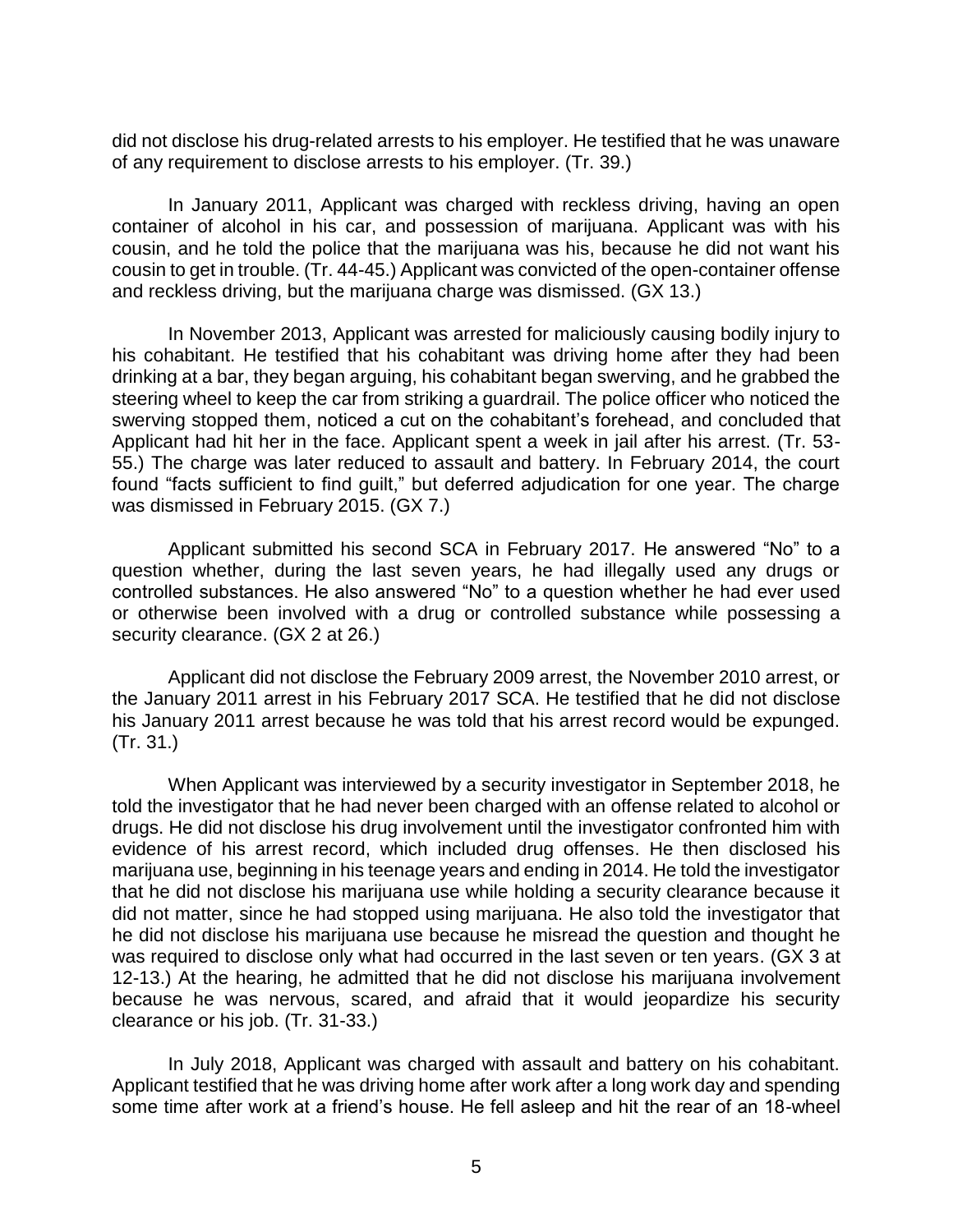truck. His cohabitant came to the scene and was taking him home when they began arguing, because his cohabitant refused to take him to a hospital. Applicant became angry and cracked the windshield of their car by punching it with his fist. His cohabitant called the police, who concluded that they had been fighting. (Tr. 57-63.) A protective order was issued, prohibiting Applicant from having any contact with his cohabitant for three days. (GX 9.)

Applicant testified that he was charged and the protective order was issued because his cohabitant "got all hysterical" and told the police that he had smacked her. He admitted that, on several occasions, he grabbed her and shook her after she said things intended to provoke him. (Tr. 50-51.) In September 2018, he appeared in court and pleaded no contest. The judge found "facts sufficient to find guilt," placed Applicant on probation, and deferred adjudication until September 2020. (GX 8.) Applicant completed his probation and the charge was dismissed. (Tr. 63.)

 arrest. (Tr. 64.) He testified that most of their arguments arose from his cohabitant's desire that he stay at home instead of socializing with friends away from home and her practice of saying things that she knew would provoke him. He testified that the arguments and Applicant and his cohabitant stayed apart for about seven or eight months after his physical violence stopped after their daughter was born. (Tr. 51-52.)

 In November 2018, Applicant was arrested and charged with driving under the influence (DUI). His blood-alcohol content (BAC) was 0.17. In the jurisdiction where he was arrested, jail time is mandatory for a BAC at or above 0.15. In March 2019, Applicant was convicted and sentenced to 180 days in jail, with 175 days suspended, and a \$250 fine. He was placed on unsupervised probation for one year. His driver's license was restricted for one year, and he was required to install an ignition interlock on his vehicle. (GX 10.) He served his jail sentence on weekends. (Tr. 66.) He completed eight weeks treatment in October 2019. He was allowed to remove the ignition interlock in January of alcohol education in August 2019, and 16 weeks of group outpatient substance abuse 2020. The record of his treatment does not include a diagnosis or prognosis. (AX K.)

 Applicant admitted that many of his arrests were related to alcohol, but he does not believe he has an alcohol problem. He has reduced his drinking since the birth of his daughter. He testified that he drinks mainly on weekends and limits himself to about two drinks or two beers. (Tr. 67.)

 A friend of Applicant who has known him for 12 years submitted a statement describing Applicant as "a very respectful and honest gentleman" and "the type of person that will give you the shirt off his back." The friend did not indicate whether he was familiar with Applicant's criminal record. (AX A.)

 a family-oriented person who is striving to be a better person. His mother states that Applicant's mother submitted a statement acknowledging that Applicant has done things "that have not been pleasing to the way of his teaching," but stating that he is now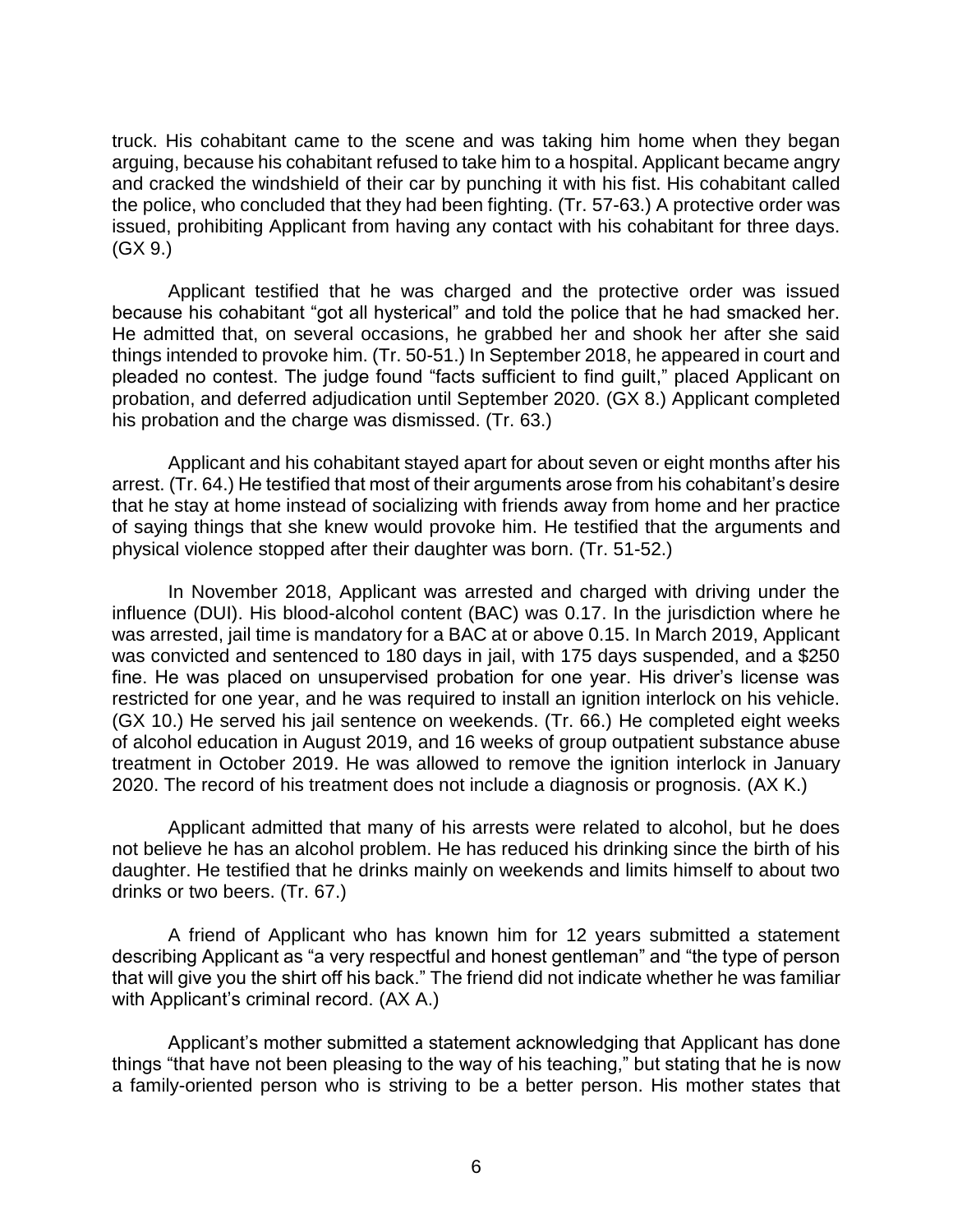Applicant speaks often of his job and his love for it, and that he is proud of his 15 years of service with his employer. (AX B.)

 Applicant submitted photographs of a clock and various memorabilia containing the numeral 15, which he received in recognition of 15 years of service. (AX C, D, and E.)

Applicant's cohabitant submitted a letter (AX H) including the following comments:

 [Applicant] has gone through a lot of changes and learning experiences whether good or bad. He strives to be a better person and a better man. One thing I can say is that [Applicant] is a hard worker, dedicated and always willing to learn new things.

After separating we decided to work on getting back together and decided to attend church. We've made a commitment to attend church and hoped that our relationship would get better. After all these years God blessed us with our first child. [Applicant] was there fully committed while I was pregnant and was there for most of my doctor appointments as long as his job permitted it. And when our daughter was born I saw the look on his face as a proud first-time father.

 He is an awesome father who is there for our daughter hand in hand. With our work and busy schedules he makes sure that he is there to pick her up from daycare and make sure that she is well taken care of at all times. He loves our daughter with all his heart and he works very hard to make sure she has everything that she needs.

#### **Policies**

 "[N]o one has a 'right' to a security clearance." *Department of the Navy v. Egan*, 484 U.S. 518, 528 (1988). As Commander in Chief, the President has the authority to "control access to information bearing on national security and to determine whether an individual is sufficiently trustworthy to have access to such information." *Id.* at 527. The President has authorized the Secretary of Defense or his designee to grant applicants eligibility for access to classified information "only upon a finding that it is clearly consistent with the national interest to do so." Exec. Or. 10865 § 2.

 Eligibility for a security clearance is predicated upon the applicant meeting the criteria contained in the adjudicative guidelines. These guidelines are not inflexible rules applies these guidelines in conjunction with an evaluation of the whole person. An administrative judge's overarching adjudicative goal is a fair, impartial, and commonsense about the person, past and present, favorable and unfavorable. of law. Instead, recognizing the complexities of human behavior, an administrative judge decision. An administrative judge must consider all available and reliable information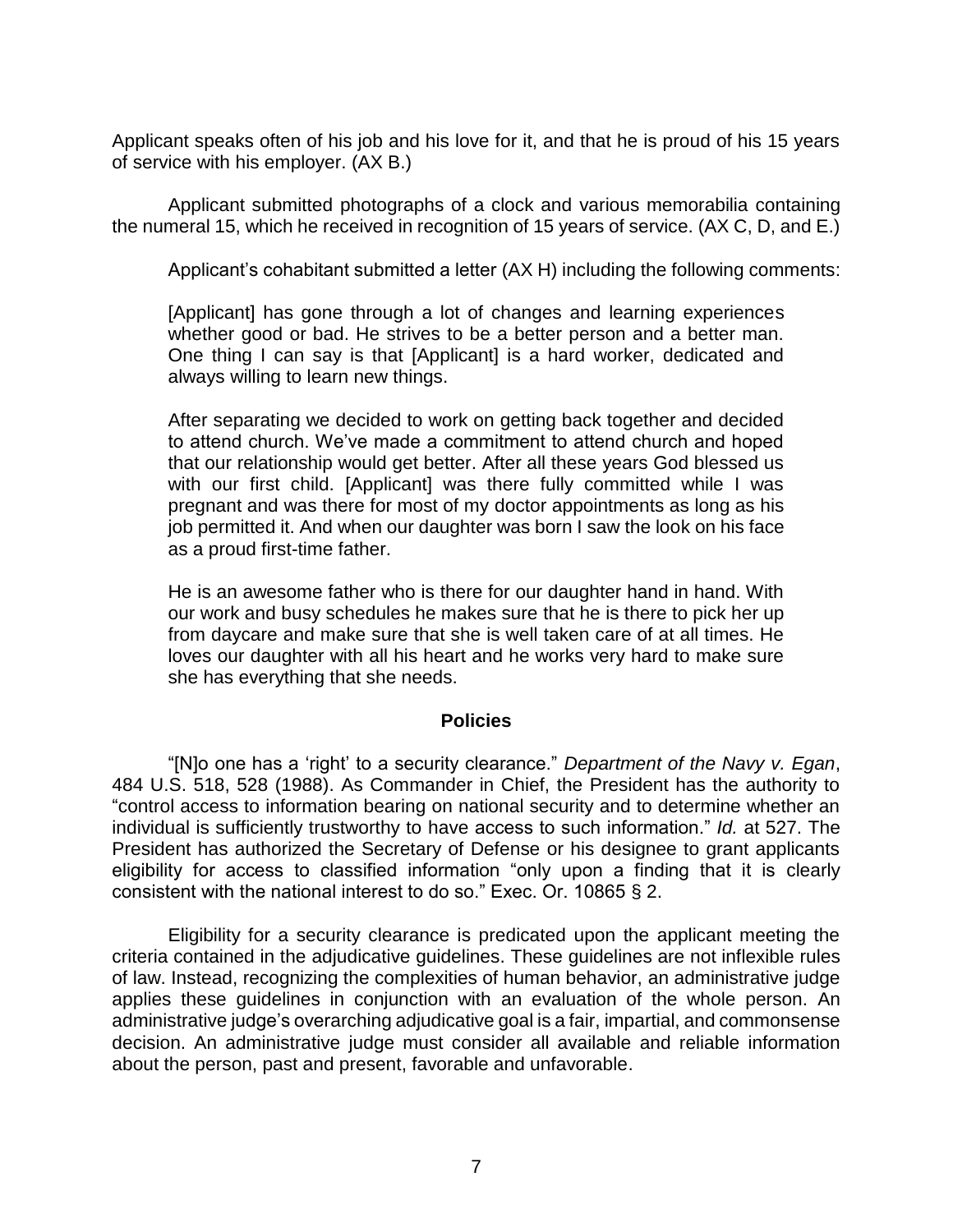The Government reposes a high degree of trust and confidence in persons with access to classified information. This relationship transcends normal duty hours and endures throughout off-duty hours. Decisions include, by necessity, consideration of the possible risk that the applicant may deliberately or inadvertently fail to safeguard classified information. Such decisions entail a certain degree of legally permissible extrapolation about potential, rather than actual, risk of compromise of classified information.

 Clearance decisions must be made "in terms of the national interest and shall in no sense be a determination as to the loyalty of the applicant concerned." Exec. Or. 10865 § 7. Thus, a decision to deny a security clearance is merely an indication the applicant has not met the strict guidelines the President and the Secretary of Defense have established for issuing a clearance.

 Initially, the Government must establish, by substantial evidence, conditions in the personal or professional history of the applicant that may disqualify the applicant from being eligible for access to classified information. The Government has the burden of establishing controverted facts alleged in the SOR. *See Egan*, 484 U.S. at 531. "Substantial evidence" is "more than a scintilla but less than a preponderance." *See v. Washington Metro. Area Transit Auth.*, 36 F.3d 375, 380 (4th Cir. 1994). The guidelines presume a nexus or rational connection between proven conduct under any of the criteria listed therein and an applicant's security suitability. *See* ISCR Case No. 15-01253 at 3 (App. Bd. Apr. 20, 2016).

Once the Government establishes a disqualifying condition by substantial evidence, the burden shifts to the applicant to rebut, explain, extenuate, or mitigate the facts. Directive ¶ E3.1.15. An applicant has the burden of proving a mitigating condition, and the burden of disproving it never shifts to the Government. *See* ISCR Case No. 02- 31154 at 5 (App. Bd. Sep. 22, 2005).

An applicant "has the ultimate burden of demonstrating that it is clearly consistent with the national interest to grant or continue his security clearance." ISCR Case No. 01- 20700 at 3 (App. Bd. Dec. 19, 2002). "[S]ecurity clearance determinations should err, if they must, on the side of denials." *Egan*, 484 U.S. at 531.

#### **Analysis**

#### **Guideline J, Criminal Conduct**

 The SOR alleges that Applicant was arrested in April 2008 and charged with brandishing a firearm (SOR ¶ 1.a), arrested in February 2009 and charged with a family member (SOR ¶ 1.c), arrested in November 2013 and charged with felony malicious injury and unlawful wounding (SOR ¶ 1.d), arrested in July 2018 and charged with assault on a family member and placed under an emergency protective order (SOR possession of marijuana (SOR ¶ 1.b), arrested in July 2013 and charged with assault on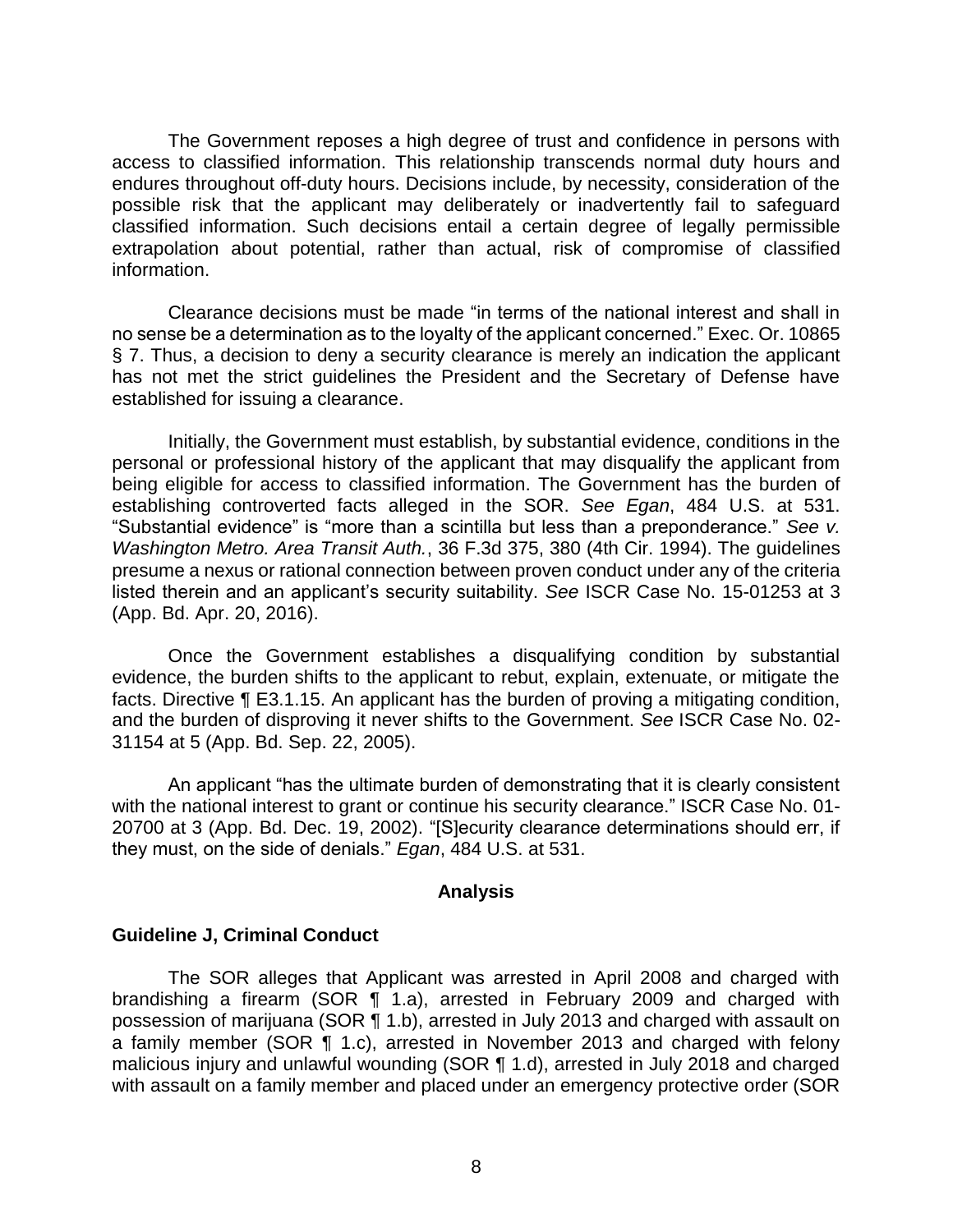¶ 1.e), and arrested in November 2018 and charged with driving under the influence (DUI) (SOR ¶ 1.f).

 The concern under this guideline is set out in AG ¶ 30: "Criminal activity creates doubt about a person's judgment, reliability, and trustworthiness. By its very nature, it calls into question a person's ability or willingness to comply with laws, rules, and regulations." Applicant's admissions and the evidence presented at the hearing establish the disqualifying condition in AG ¶ 31(b): "evidence (including, but not limited to, a credible allegation, an admission, and matters of official record) of criminal conduct, regardless of whether the individual was formally charged, prosecuted, or convicted."

The following mitigating conditions are potentially relevant:

 AG ¶ 32(a): so much time has elapsed since the criminal behavior unlikely to recur and does not cast doubt on the individual's reliability, happened, or it happened under such unusual circumstances, that it is trustworthiness, or good judgment;

AG ¶ 32(c): no reliable evidence to support that the individual committed the offense; and

 limited to, the passage of time without recurrence of criminal activity, restitution, compliance with the terms of parole or probation, job training or AG ¶ 32(d): there is evidence of successful rehabilitation; including, but not higher education, good employment record, or constructive community involvement.

AG ¶ 32(a) is not established. Applicant's arrests and convictions are numerous and did not occur under circumstances making recurrence unlikely.

AG  $\P$  32(c) is established for SOR  $\P$  1.a (brandishing a firearm), for which there was no evidence, but not for the other criminal conduct alleged in the SOR.

 successfully completed the terms of his probation in March 2020, almost two years ago. In my previous decision, I noted that much of his criminal conduct was alcohol-related, and I expressed concern that his volatile relationship with his cohabitant would recur. Based on the passage of time and my consideration of AX H, J, and K, I have reconsidered my adverse decision regarding the allegations of criminal conduct under Guideline J. The severe consequences of Applicant's last DUI conviction apparently gained his attention. The birth of his daughter was a significant event for him. He has moderated his alcohol consumption since her birth, and he and his cohabitant have reevaluated and adjusted their relationship. Applicant no longer spends his off-duty time drinking with friends and is now focused on caring for their daughter. AG ¶ 32(d) is established. Applicant's last arrest was in November 2018. He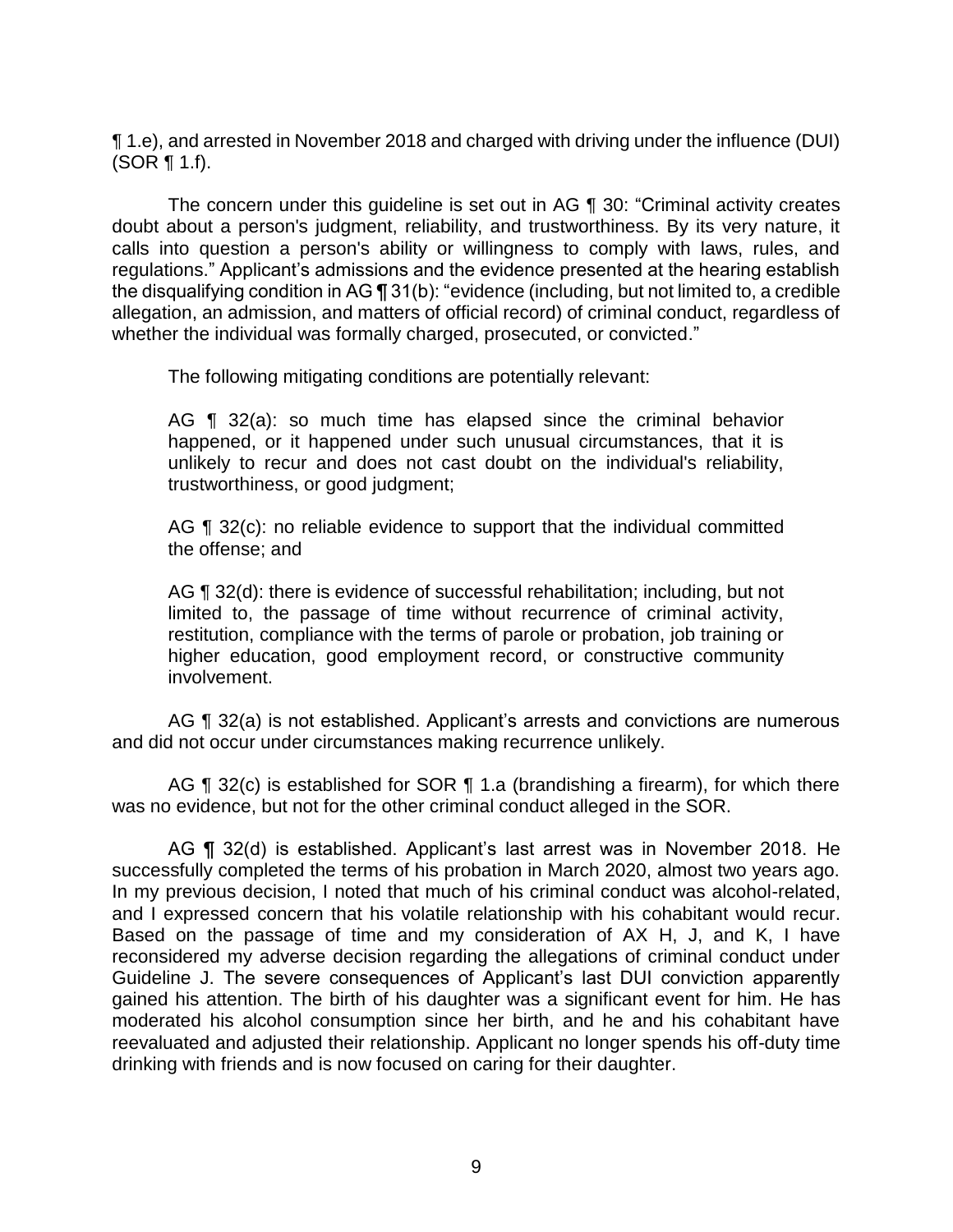### **Guideline H, Drug Involvement and Substance Misuse**

 The SOR alleges that Applicant purchased and used marijuana with varying frequency from about 2001 to 2013 or 2014, and that his use of marijuana continued after he was granted access to classified information in May 2007 (SOR ¶ 2.a). The concern under this guideline is set out in AG ¶ 24:

The illegal use of controlled substances, to include the misuse of prescription and non-prescription drugs, and the use of other substances that cause physical or mental impairment or are used in a manner inconsistent with their intended purpose can raise questions about an individual's reliability and trustworthiness, both because such behavior may lead to physical or psychological impairment and because it raises questions about a person's ability or willingness to comply with laws, rules, and regulations. *Controlled substance* means any "controlled substance" as defined in 21 U.S.C. 802. *Substance misuse* is the generic term adopted in this guideline to describe any of the behaviors listed above.

 Applicant's admissions and the evidence submitted at the hearing establish the following disqualifying conditions under this guideline:

AG ¶ 25(a): any substance misuse (see above definition);

 AG ¶ 25(c): illegal possession of a controlled substance, including cultivation, processing, manufacture, purchase, sale, or distribution; or possession of drug paraphernalia; and

AG ¶ 25(f): any illegal drug use while granted access to classified information or holding a sensitive position.

The following mitigating conditions are potentially applicable:

AG ¶ 26(a): the behavior happened so long ago, was so infrequent, or happened under such circumstances that it is unlikely to recur or does not cast doubt on the individual's current reliability, trustworthiness, or good judgment; and

AG ¶ 26(b): the individual acknowledges his or her drug involvement and substance misuse, provides evidence of actions taken to overcome this problem, and has established a pattern of abstinence, including, but not limited to: (1) disassociation from drug-using associates and contacts; (2) changing or avoiding the environment where drugs were used; and (3) providing a signed statement of intent to abstain from all drug involvement and substance misuse, acknowledging that any future involvement or misuse is grounds for revocation of national security eligibility.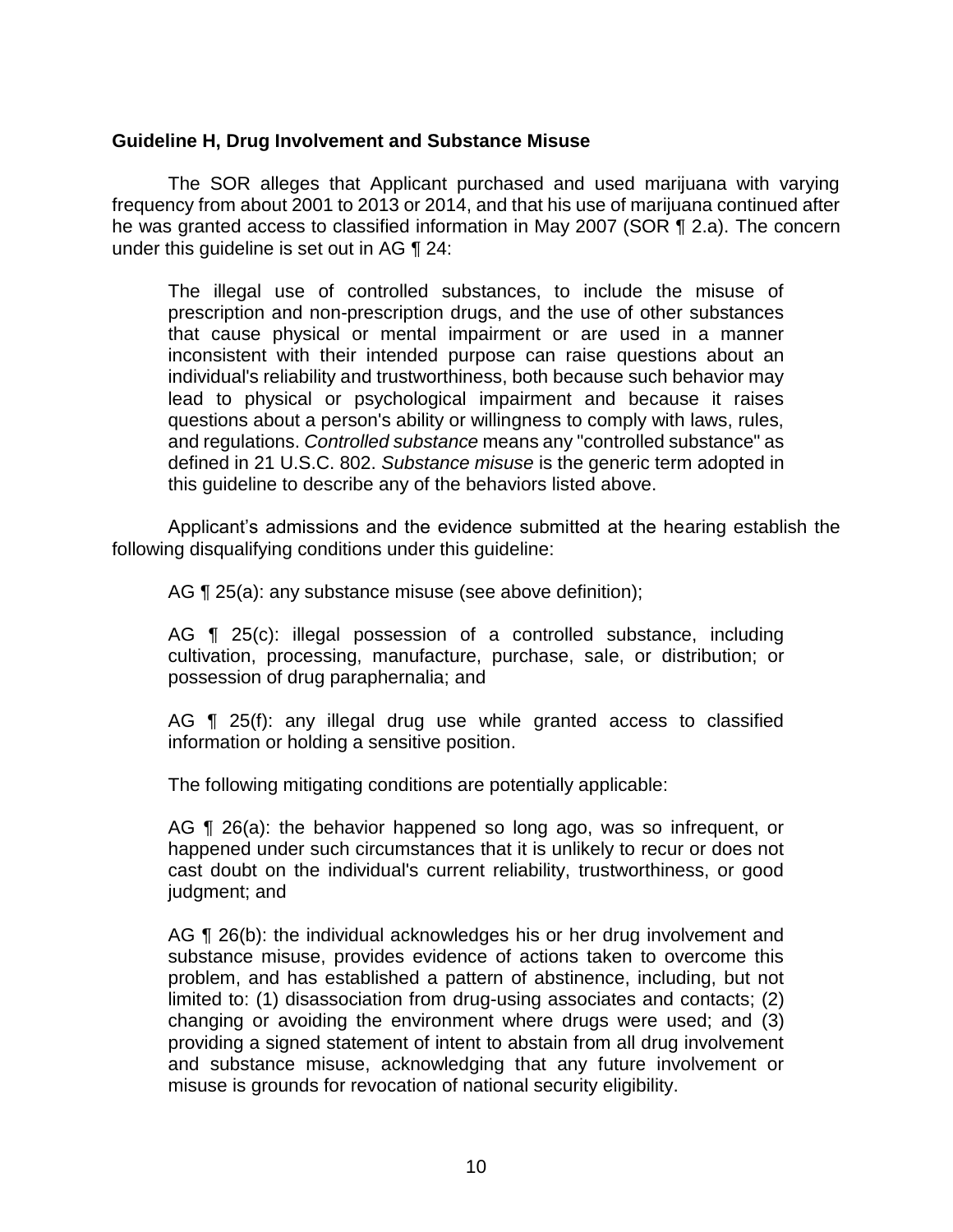Both mitigating conditions are established. Applicant has acknowledged his drug or changed the environment where drugs were used, and he has not provided the signed statement of intent. However, he has abstained from marijuana since 2014. involvement. It is not clear whether he has disassociated from his drug-using associates

The first prong of AG ¶ 26(a) (happened so long ago) focuses on whether the drug involvement was recent. There are no bright line rules for determining when conduct is recent. The determination must be based on a careful evaluation of the totality of the evidence. If the evidence shows a significant period of time has passed without any evidence of misconduct, then an administrative judge must determine whether that period of time demonstrates changed circumstances or conduct sufficient to warrant a finding of reform or rehabilitation. ISCR Case No. 02-24452 at 6 (App. Bd. Aug. 4, 2004). Applicant's abstinence from marijuana has been for a "significant period of time," motivated by the realization that marijuana use can jeopardize his security clearance and his job. I conclude that the security concerns raised by Applicant's drug involvement have been mitigated by the passage of time.

## **Guideline E, Personal Conduct**

 The SOR alleges that Applicant falsified his 2007 and 2017 SCAs by deliberately failing to disclose his marijuana involvement. (SOR ¶¶ 3.a and 3.b). The security concern under this guideline is set out in AG ¶ 15:

Conduct involving questionable judgment, lack of candor, dishonesty, or unwillingness to comply with rules and regulations can raise questions about an individual's reliability, trustworthiness, and ability to protect classified or sensitive information. Of special interest is any failure to cooperate or provide truthful and candid answers during national security investigative or adjudicative processes. . . .

Applicant's admissions and the evidence submitted at the hearing establish that he deliberately did not disclose his marijuana involvement in either of his two SCAs, raising the following disqualifying condition:

 AG ¶16(a): deliberate omission, concealment, or falsification of relevant facts from any personnel security questionnaire, personal history statement, or similar form used to conduct investigations, determine employment qualifications, award benefits or status, determine national security eligibility or trustworthiness, or award fiduciary responsibilities.

The following mitigating conditions are potentially relevant:

AG ¶ 17(a): the individual made prompt, good-faith efforts to correct the omission, concealment, or falsification before being confronted with the facts; and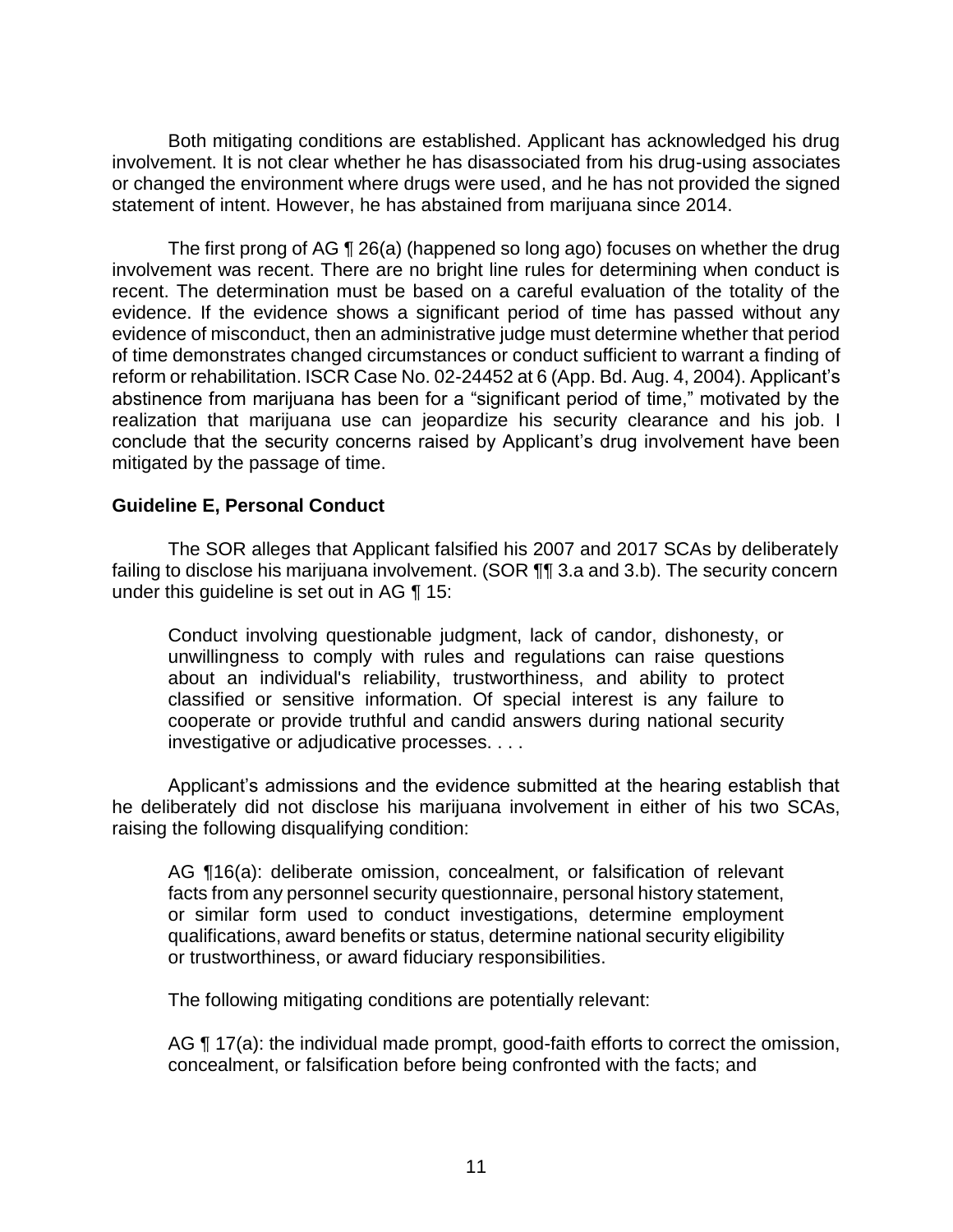AG  $\P$  17(c): the offense is so minor, or so much time has passed, or the behavior is so infrequent, or it happened under such unique circumstances that it is unlikely to recur and does not cast doubt on the individual's reliability, trustworthiness, or good judgment.

AG ¶ 17(a) is not established. Applicant did not correct either of his SCAs until he was confronted with the evidence.

AG ¶ 17(c) is not established. Applicant falsified two SCAs, including his most recent, on which this adjudication is based. Falsification of an SCA is not "minor" because it "strikes at the heart of the security clearance process." ISCR Case No. 09-01652 (App. Bd. Aug. 8, 2011.) A deliberately false answer on a security clearance application is a felony, punishable by a fine or imprisonment for not more than five years, or both. 18 U.S. C. §1001.

 Applicant's falsification was not infrequent, but was part of a pattern of falsifications. When Applicant was interviewed by a security investigator in September 2018, he said that he had never been charged with an offense related to alcohol or drugs. When the investigator confronted him with the evidence, he admitted that he had been charged with possession of marijuana. At the hearing, he testified that he could not remember why he did not disclose the marijuana charge in his 2007 SCA. When asked by the investigator why he did not disclose his marijuana involvement in his 2017 SCA, he told the investigator that he did not disclose his marijuana use while holding a security clearance because it did not matter since he had stopped using marijuana. He also told the investigator that he did not read the SCA carefully and thought he was required to disclose marijuana use during the last seven or ten years. At the hearing, he admitted that he did not disclose his marijuana involvement because he was afraid that it would jeopardize his clearance and his job. (Tr. 32-33.)

 Applicant's false statement to a security investigator, which he later retracted after being confronted with the evidence, was not alleged in the SOR. His implausible and contradictory explanations for his false statements also were not alleged in the SOR. However, conduct not alleged in the SOR may be considered to assess an applicant's credibility; to decide whether a particular adjudicative guideline is applicable; to evaluate applicant has demonstrated successful rehabilitation; or as part of a whole-person evidence of extenuation, mitigation, or changed circumstances; to consider whether an analysis. ISCR Case No. 03-20327 at 4 (App. Bd. Oct. 26, 2006) (citations omitted).

#### **Whole-Person Concept**

Under AG ¶ 2(c), the ultimate determination of whether to grant eligibility for a security clearance must be an overall commonsense judgment based upon careful consideration of the guidelines and the whole-person concept. In applying the whole- person concept, an administrative judge must evaluate an applicant's eligibility for a security clearance by considering the totality of the applicant's conduct and all relevant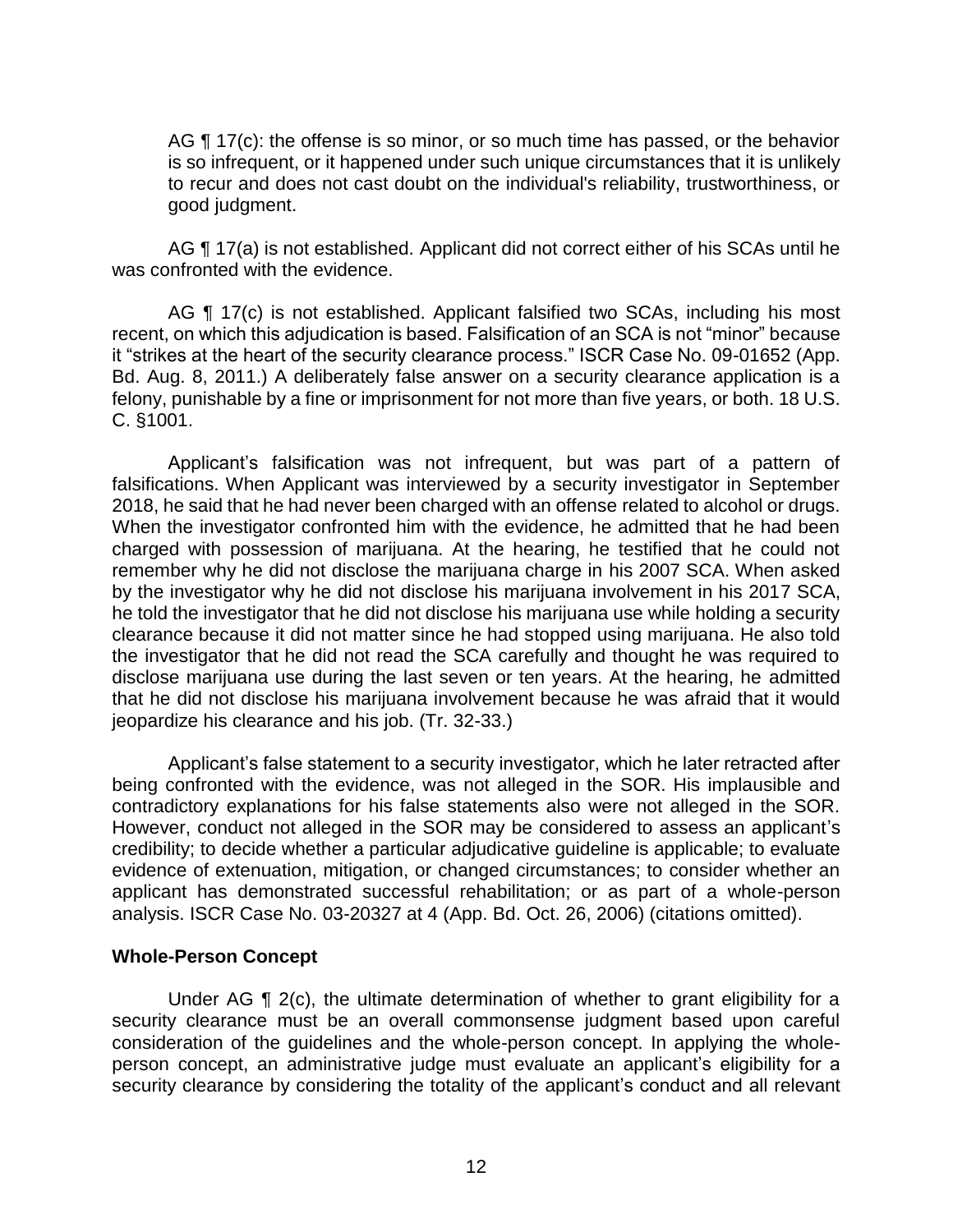circumstances. An administrative judge should consider the nine adjudicative process factors listed at AG ¶ 2(d):

 (1) the nature, extent, and seriousness of the conduct; (2) the circumstances surrounding the conduct, to include knowledgeable participation; (3) the frequency and recency of the conduct; (4) the individual's age and maturity at the time of the conduct; (5) the extent to which participation is voluntary; (6) the presence or absence of rehabilitation and other permanent behavioral changes; (7) the motivation for the conduct; (8) the potential for pressure, coercion, exploitation, or duress; and (9) the likelihood of continuation or recurrence.

 I have incorporated my comments under Guidelines J, H, and E in my whole- person analysis. Some of the factors in AG ¶ 2(d) were addressed under those guidelines, but some warrant additional comment. I have considered that Applicant has worked for a defense contractor since October 2005 and held a security clearance since May 2007. The birth of Applicant's daughter apparently was a significant event for him, and it caused him to reconsider his previous lifestyle.

 Applicant offered considerable evidence in mitigation, but it is offset by his years of deceptive conduct. He used marijuana for many years while holding a security clearance, but he did not disclose his drug-related arrests to his employer. He lied about his drug involvement in his February 2007 SCA and again in his February 2017 SCA. He lied to a security investigator in September 2018, until the investigator confronted him with his arrest record. Even after admitting his drug involvement to the investigator, he eventually admitted at the hearing that he did not disclose his drug involvement because gave inconsistent and implausible explanations for his false answers in his SCA. He he was afraid it might jeopardize his clearance or his job.

"Once a concern arises regarding an applicant's security clearance eligibility, there is a strong presumption against the grant or maintenance of a security clearance." ISCR Case No. 09-01652 at 3 (App. Bd. Aug. 8, 2011), *citing Dorfmont v. Brown,* 913 F.2d 1399, 1401 (9th Cir. 1990), *cert. denied*, 499 U.S. 905 (1991). I am not convinced that Applicant has put his long record of concealment and deception behind him. After weighing the disqualifying and mitigating conditions under Guidelines J, H, and E and evaluating all the evidence in the context of the whole person, I conclude Applicant has mitigated the security concerns raised by his criminal conduct and drug involvement, but he has not mitigated the security concerns raised by his personal conduct.

## **Formal Findings**

I make the following formal findings on the allegations in the SOR:

| Paragraph 1, Guideline J (Criminal Conduct): | <b>FOR APPLICANT</b> |
|----------------------------------------------|----------------------|
|                                              |                      |

Subparagraphs 1.a-1.f: For Applicant